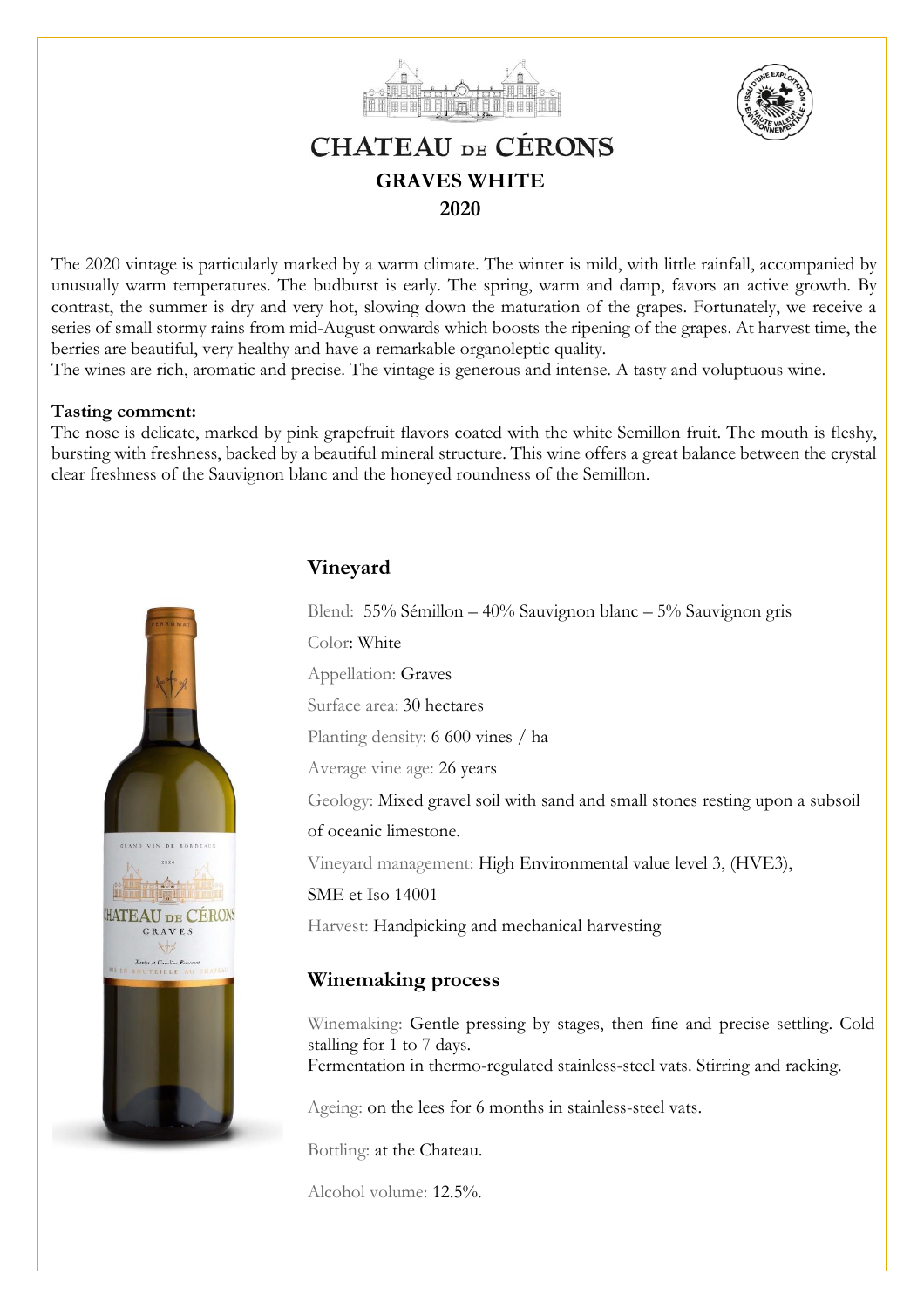

# **CHATEAU DE CÉRONS**

## **Press**

# **JAMESSUCKLING.COMT**

A fresh, fruity white with some excellent density and flavors of lemons, grapefruit and spices. It's long and delicious already. 50% sauvignon blanc, 40% semillon and 10% sauvignon gris.

## **JAMES SUCKLING. Note : 91-92/100**

Robe jaune clair aux reflets verdoyants. Superbe bouquet marqué par des notes d'agrumes et de la minéralité. Beaucoup de fraîcheur au travers de notes de menthe, de citronnelle et de tilleul. En bouche le vin est juteux, légèrement salin et parfaitement équilibré. Il a de la race, de la vivacité et une belle persistance en fin de bouche. Finale minérale et fruitée. Maintenant – 2027

### **YVES BECK. Note : 90-92/100**



Yves Beck

Sharp Sauvignon Blanc character on the nose, bright and perky, tomato leaf, lemongrass and citrus, a lovely summery feel to this. Look out for their new orange wine also Coucher de Soleil, a brilliant food wine that is so easy to drink (not specifically tasted for the en primeurs).

### **JANE ANSON. Note : 91/100**





Bright yellow colour with green hue. Spicy nose with aromatic herbs, lovage and basil, backed by juicy fruit, ripe pear ans apricots, candied starfruit and lemon zest. On the palate well structured with fine acidity, ripe fruit, aromatic herbs reminiscent of basil and lovage, expressive with very good length.

### **MARKUS DEL MONEGO. Note : 89/100**

In der Nase anfangs leicht laktisch, zeigt mit etwas Luft Kräuter, Salzzitrone, feuchen Stein. Im Gaumen gradlinig, mit genau richtig reifer Frucht, einer lebhaften Säurestruktur, nicht sonderlich kompmlex aber knackig und ausgewogen. Endet auf grüne Äpfel und eine feine, salzige Note. 2023-2027.

**ADRIAN VAN VELSEN. Note : 88-89/100** Source : vvWine.ch/Adrian Van Velsen